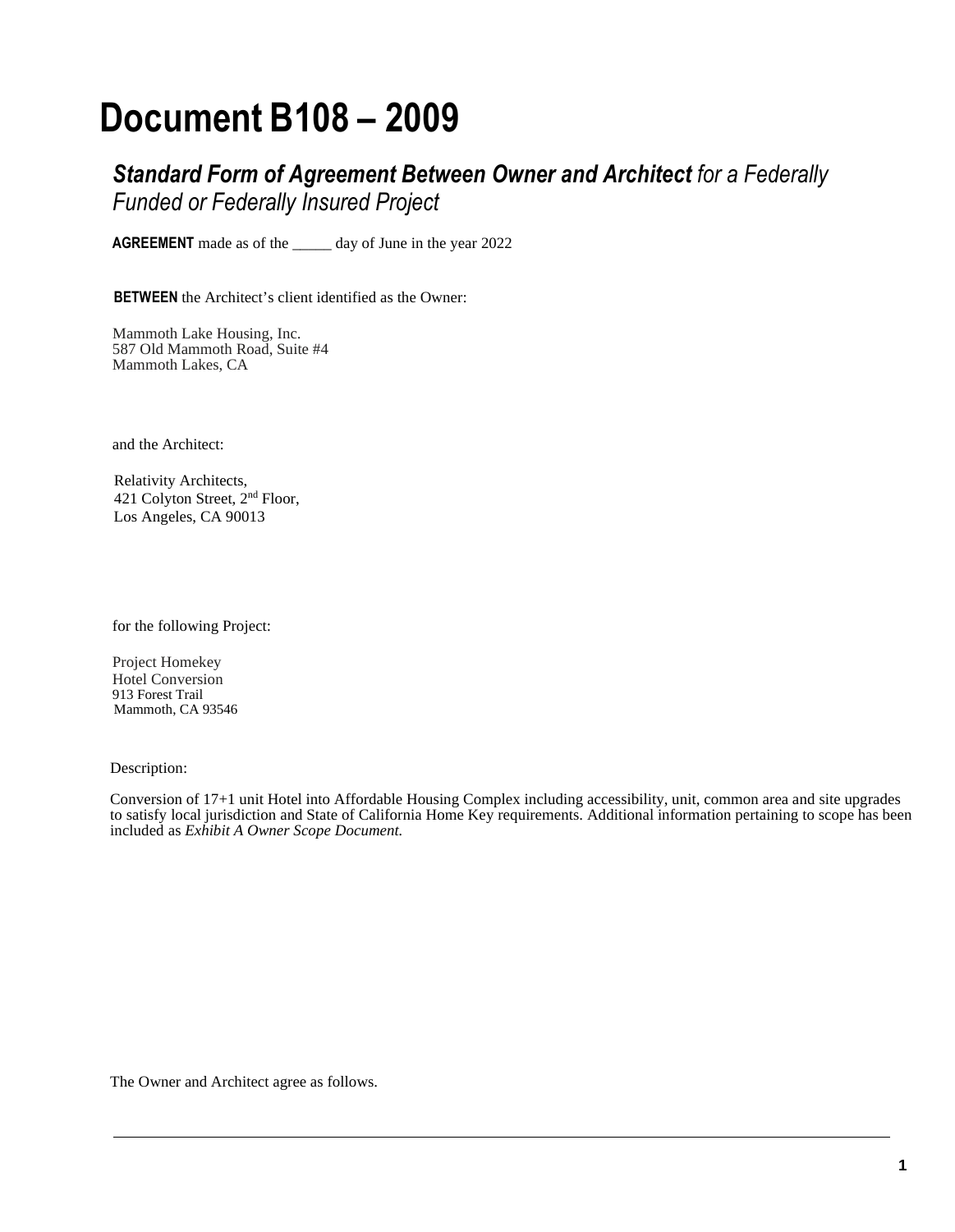# **TABLE OF ARTICLES**

- **1 INITIAL INFORMATION**
- **2 ARCHITECT'S RESPONSIBILITIES**
- **3 SCOPE OF ARCHITECT'S BASIC SERVICES**
- **4 OPTIONAL SERVICES AND ADDITIONAL SERVICES**
- **5 OWNER'S RESPONSIBILITIES**
- **6 COST OF THE WORK**
- **7 COPYRIGHTS AND LICENSES**
- **8 CLAIMS AND DISPUTES**
- **9 TERMINATION OR SUSPENSION**
- **10 MISCELLANEOUS PROVISIONS**
- **11 COMPENSATION**
- **12 SPECIAL TERMS AND CONDITIONS**
- **13 SCOPE OF THE AGREEMENT**

#### **ARTICLE 1 INITIAL INFORMATION**

**§ 1.1** This Agreement is based on the Initial Information set forth in this Article 1:

**§ 1.2** Check one box below to indicate whether the Owner will provide estimates of the Cost of the Work or whether the Architect will provide estimates of the Cost of the Work:

- $\triangledown$  Owner-provided estimates
- $\Box$  Architect-provided estimates

**§ 1.3** The Owner's anticipated dates for commencement of construction, Substantial Completion, and final completion of the Work are set forth below:

**.1** Commencement of construction date:

To be determined and agreed upon by both parties in writing

 **.2** Substantial Completion date:

To be determined and agreed upon by both parties in writing

 **.3** Final completion date:

To be determined and agreed upon by both parties in writing

**§ 1.4** The Owner and Architect may rely on the Initial Information. Both parties, however, recognize that such information may materially change and, in that event, the Owner and the Architect shall appropriately adjust the schedule, the Architect's services and the Architect's compensation.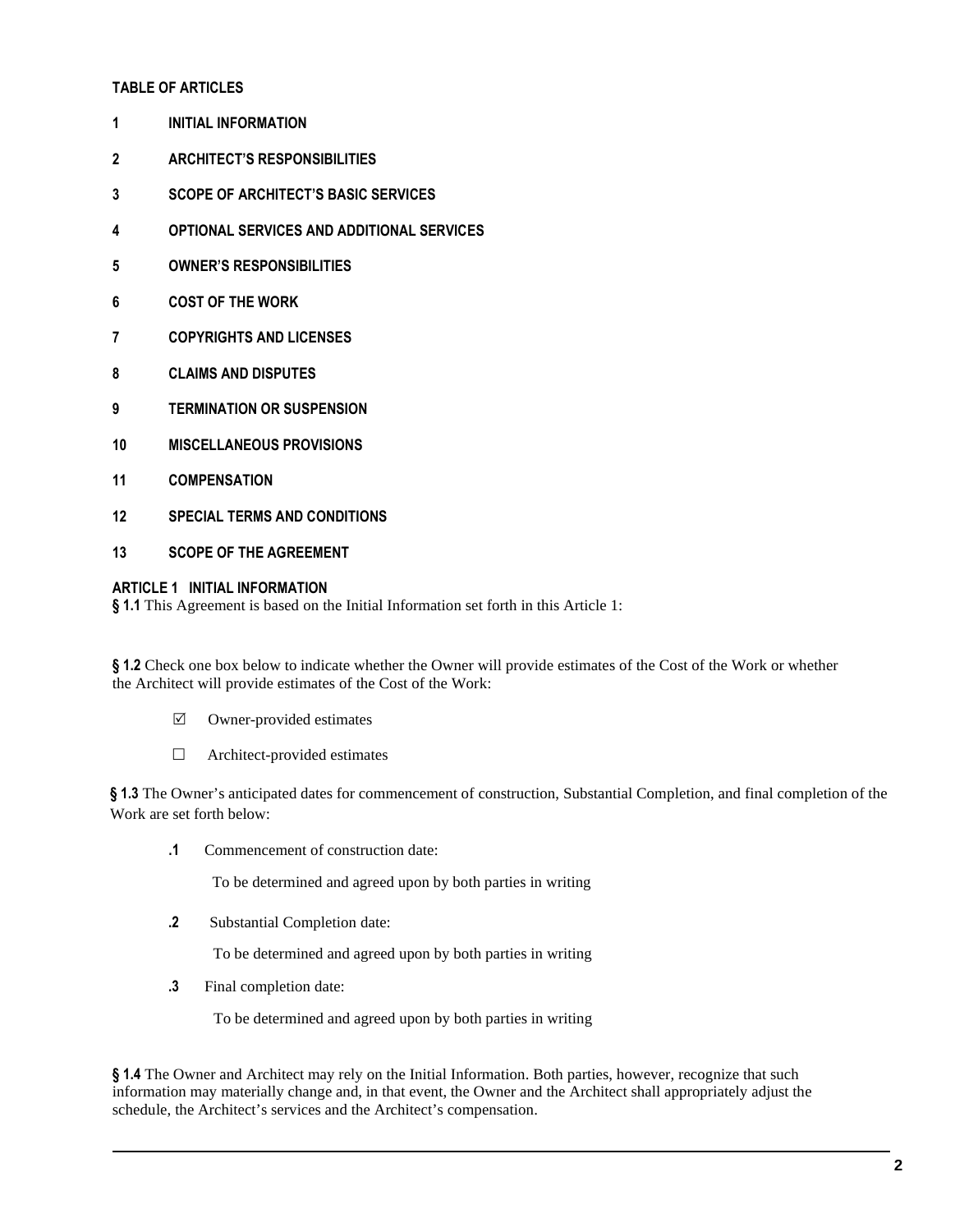# **ARTICLE 2 ARCHITECT'S RESPONSIBILITIES**

**§ 2.1** The Architect shall provide the professional services as set forth in this Agreement.

**§ 2.2** The Architect shall perform its services consistent with the professional skill and care ordinarily provided by architects practicing in the same or similar locality under the same or similar circumstances. The Architect shall perform its services as expeditiously as is consistent with such professional skill and care and the orderly progress of the Project.

**§ 2.3** The Architect shall identify a representative authorized to act on behalf of the Architect with respect to the Project.

**§ 2.4** Except with the Owner's knowledge and consent, the Architect shall not engage in any activity, or accept any employment, interest or contribution that would reasonably appear to compromise the Architect's professional judgment with respect to this Project.

**§ 2.5** The Architect shall maintain the following insurance for the duration of this Agreement. If any of the requirements set forth below exceed the types and limits the Architect normally maintains, the Owner shall reimburse the Architect for any additional cost:

**.1** General Liability

\$1,000,000 (for each occurrence) and \$2,000,000 (in the aggregate for bodily injury and property damage).

**.2** Automobile Liability

\$1,000,000 (per accident for bodily injury, death of any person, and property damage arising out of the ownership, maintenance and use of those motor vehicles, along with any other statutorily required automobile coverage).

**.3** Workers' Compensation

\$1,000,000

**.4** Professional Liability

\$2,000,000

#### **ARTICLE 3 SCOPE OF ARCHITECT'S BASIC SERVICES**

**§ 3.1** The Architect's Basic Services consist of those described in Article 3 and include usual and customary structural, mechanical, and electrical engineering services. Services not set forth in Article 3 are Optional Services and Additional Services.

**§ 3.1.1** The Architect shall manage the Architect's services, consult with the Owner, research applicable design criteria, attend Project meetings, communicate with members of the Project team and report progress to the Owner.

**§ 3.1.2** The Architect shall coordinate its services with those services provided by the Owner and the Owner's consultants. The Architect shall be entitled to rely on the accuracy and completeness of services and information furnished by the Owner and the Owner's consultants. The Architect shall provide prompt written notice to the Owner if the Architect becomes aware of any error, omission or inconsistency in such services or information.

**§ 3.1.3** As soon as practicable after the date of this Agreement, the Architect shall submit for the Owner's approval a schedule for the performance of the Architect's services. The schedule initially shall include anticipated dates for the commencement of construction and for Substantial Completion and final completion of the Work as set forth in the Initial Information. The schedule shall include allowances for periods of time required for the Owner's review, for the performance of the Owner's consultants, and for approval of submissions by authorities having jurisdiction over the Project. Once approved by the Owner, time limits established by the schedule shall not, except for reasonable cause, be exceeded by the Architect or Owner. With the Owner's approval, the Architect shall adjust the schedule, if necessary, as the Project proceeds until the commencement of construction.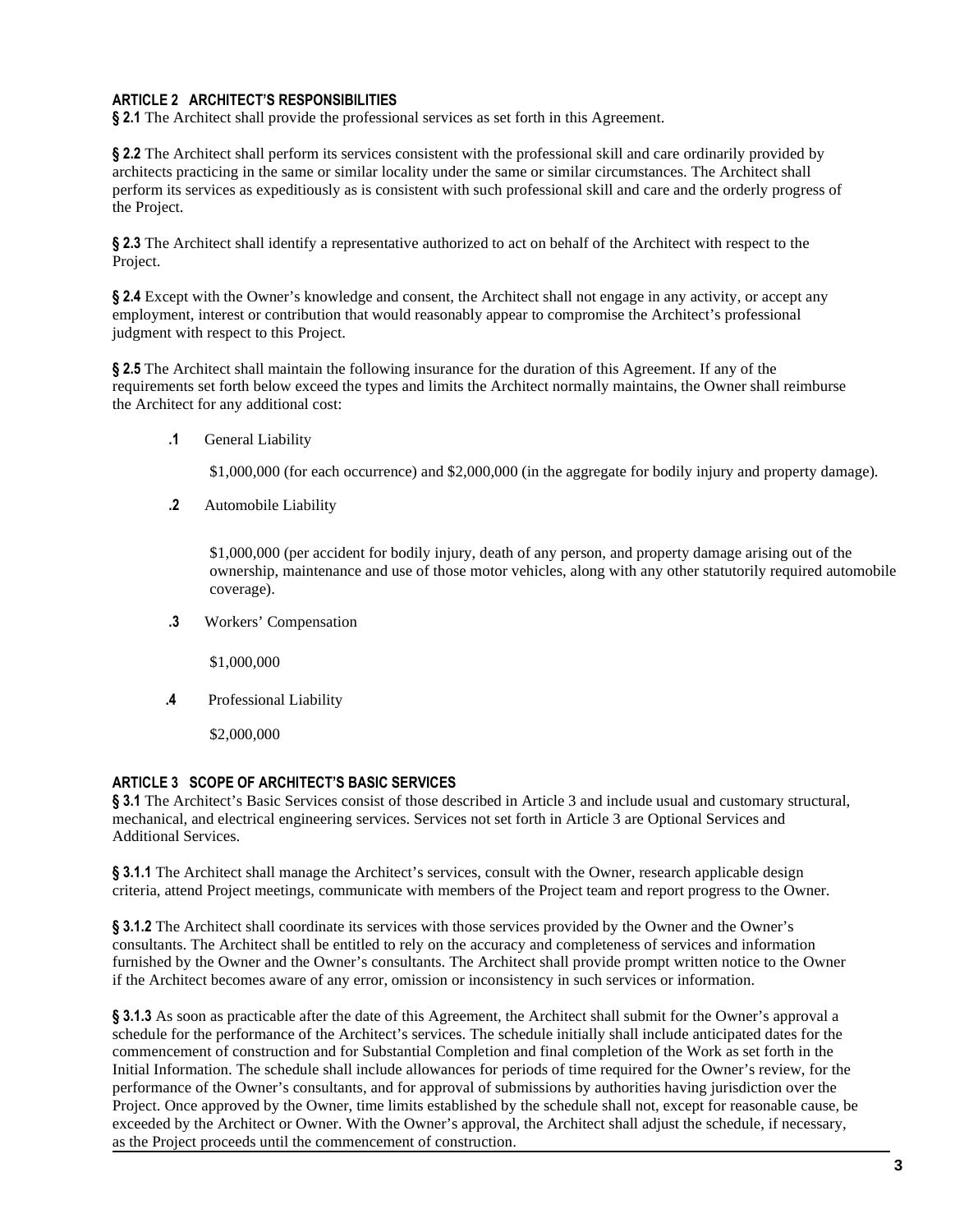**§ 3.1.4** The Architect shall not be responsible for an Owner's directive or substitution made without the Architect's approval.

**§ 3.1.5** The Architect shall, at appropriate times, contact the governmental authorities required to approve the Construction Documents and the entities providing utility services to the Project. In designing the Project, the Architect shall respond to applicable design requirements imposed by such governmental authorities and by such entities providing utility services.

**§ 3.1.6** The Architect shall assist the Owner in connection with the Owner's responsibility for filing documents required for the approval of governmental authorities having jurisdiction over the Project.

## **§ 3.2 Schematic Design Phase Services**

**§ 3.2.1** The Architect shall review the program and other information furnished by the Owner, and shall review laws, codes, and regulations applicable to the Architect's services.

**§ 3.2.2** The Architect shall prepare a preliminary evaluation of the Owner's program, schedule, budget for the Cost of the Work, Project site, and the proposed procurement or delivery method and other Initial Information, each in terms of the other, to ascertain the requirements of the Project. The Architect shall notify the Owner of (1) any inconsistencies discovered in the information, and (2) other information or consulting services that may be reasonably needed for the Project.

**§ 3.2.3** The Architect shall present its preliminary evaluation to the Owner and shall discuss with the Owner alternative approaches to design and construction of the Project, including the feasibility of incorporating environmentally responsible design approaches. The Architect shall reach an understanding with the Owner regarding the requirements of the Project.

**§ 3.2.4** Based on the Project's requirements agreed upon with the Owner, the Architect shall prepare and present for the Owner's approval a preliminary design illustrating the scale and relationship of the Project components.

**§ 3.2.5** Based on the Owner's approval of the preliminary design, the Architect shall prepare Schematic Design Documents for the Owner's approval. The Schematic Design Documents shall consist of drawings and other documents including a site plan, if appropriate, and preliminary building plans, sections and elevations; and may include some combination of study models, perspective sketches, or digital modeling. Preliminary selections of major building systems and construction materials shall be noted on the drawings or described in writing.

**§ 3.2.5.1** The Architect shall consider environmentally responsible design alternatives, such as material choices and building orientation, together with other considerations based on program and aesthetics, in developing a design that is consistent with the Owner's program, schedule and budget for the Cost of the Work. The Owner may obtain other environmentally responsible design services under Article 4.

**§ 3.2.5.2** The Architect shall consider the value of alternative materials, building systems and equipment, together with other considerations based on program and aesthetics in developing a design for the Project that is consistent with the Owner's program, schedule and budget for the Cost of the Work.

**§ 3.2.6** The Architect shall submit the Schematic Design Documents to the Owner and request the Owner's approval.

#### **§ 3.3 Design Development Phase Services**

§ 3.3.1 Based on the Owner's approval of the Schematic Design Documents, and on the Owner's authorization of any adjustments in the Project requirements and the budget for the Cost of the Work, the Architect shall prepare Design Development Documents for the Owner's approval. The Design Development Documents shall illustrate and describe the development of the approved Schematic Design Documents and shall consist of drawings and other documents including plans, sections, elevations, typical construction details, and diagrammatic layouts of building systems to fix and describe the size and character of the Project as to architectural, structural, mechanical and electrical systems, and such other elements as may be appropriate. The Design Development Documents shall also include outline specifications that identify major materials and systems and establish in general their quality levels.

**§ 3.3.2** The Architect shall submit the Design Development Documents to the Owner and request the Owner's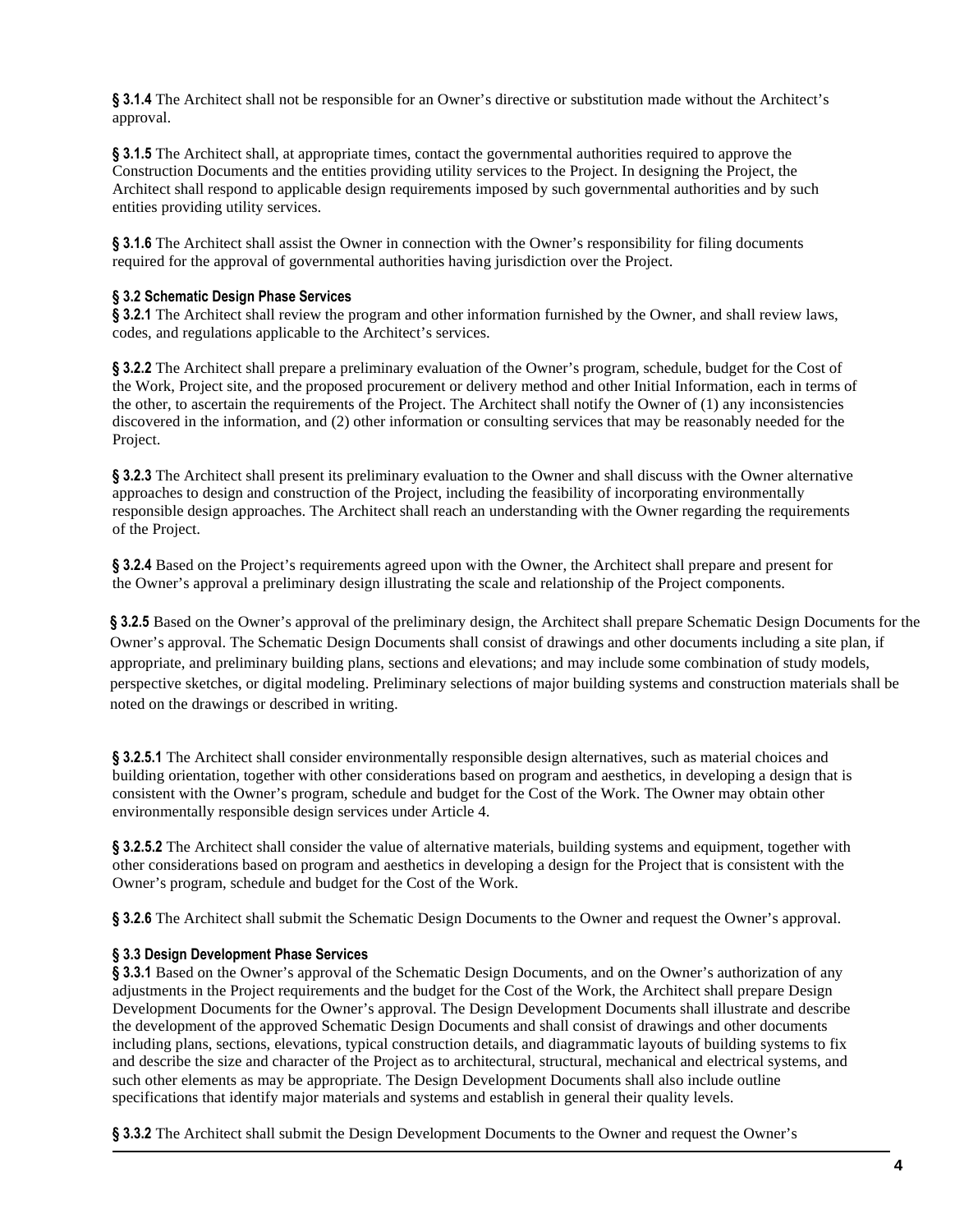### approval.

## **§ 3.4 Construction Documents Phase Services**

**§ 3.4.1** Based on the Owner's approval of the Design Development Documents, and on the Owner's authorization of any adjustments in the Project requirements and the budget for the Cost of the Work, the Architect shall prepare Construction Documents for the Owner's approval. The Construction Documents shall illustrate and describe the further development of the approved Design Development Documents and shall consist of Drawings and Specifications setting forth in detail the quality levels of materials and systems and other requirements for the construction of the Work. The Owner and Architect acknowledge that in order to construct the Work the Contractor will provide additional information, including Shop Drawings, Product Data, Samples and other similar submittals, which the Architect shall review in accordance with Section 3.6.4.

**§ 3.4.2** The Architect shall incorporate into the Construction Documents the design requirements of governmental authorities having jurisdiction over the Project.

**§ 3.4.3** During the development of the Construction Documents, the Architect shall assist the Owner in the development and preparation of (1) bidding and procurement information that describes the time, place and conditions of bidding, including bidding or proposal forms; (2) the form of agreement between the Owner and Contractor; and (3) the Conditions of the Contract for Construction (General, Supplementary and other Conditions). The Architect shall also compile a project manual that includes the Conditions of the Contract for Construction and Specifications and may include bidding requirements and sample forms.

**§ 3.4.4** The Architect shall submit the Construction Documents to the Owner and request the Owner's approval.

# **§ 3.5 Bidding or Negotiation Phase Services**

## **§ 3.5.1 General**

The Architect shall assist the Owner in establishing a list of prospective contractors. Following the Owner's approval of the Construction Documents, the Architect shall assist the Owner in (1) obtaining either competitive bids or negotiated proposals; (2) confirming responsiveness of bids or proposals; (3) determining the successful bid or proposal, if any; and, (4) awarding and preparing contracts for construction.

## **§ 3.5.2 Competitive Bidding**

**§ 3.5.2.1** Bidding Documents shall consist of bidding requirements and proposed Contract Documents.

**§ 3.5.2.2** The Architect shall assist the Owner in bidding the Project by

- **.1** procuring the reproduction of Bidding Documents for distribution to prospective bidders;
- **.2** distributing the Bidding Documents to prospective bidders, requesting their return upon completion of the bidding process, and maintaining a log of distribution and retrieval and of the amounts of deposits, if any, received from and returned to prospective bidders;
- **.3** organizing and conducting a pre-bid conference for prospective bidders;
- **.4** preparing responses to questions from prospective bidders and providing clarifications and interpretations of the Bidding Documents to all prospective bidders in the form of addenda; and
- **.5** organizing and conducting the opening of the bids, and subsequently documenting and distributing the bidding results, as directed by the Owner.

**§ 3.5.2.3** The Architect shall consider requests for substitutions, if the Bidding Documents permit substitutions, and shall prepare and distribute addenda identifying approved substitutions to all prospective bidders.

#### **§ 3.5.3 Negotiated Proposals**

§ 3.5.3.1 Proposal Documents shall consist of proposal requirements and proposed Contract Documents.

**§ 3.5.3.2** The Architect shall assist the Owner in obtaining proposals by

- **.1** procuring the reproduction of Proposal Documents for distribution to prospective contractors, and requesting their return upon completion of the negotiation process;
- **.2** organizing and participating in selection interviews with prospective contractors; and
- **.3** participating in negotiations with prospective contractors, and subsequently preparing a summary report of the negotiation results, as directed by the Owner.

**§ 3.5.3.3** The Architect shall consider requests for substitutions, if the Proposal Documents permit substitutions, and shall prepare and distribute addenda identifying approved substitutions to all prospective contractors.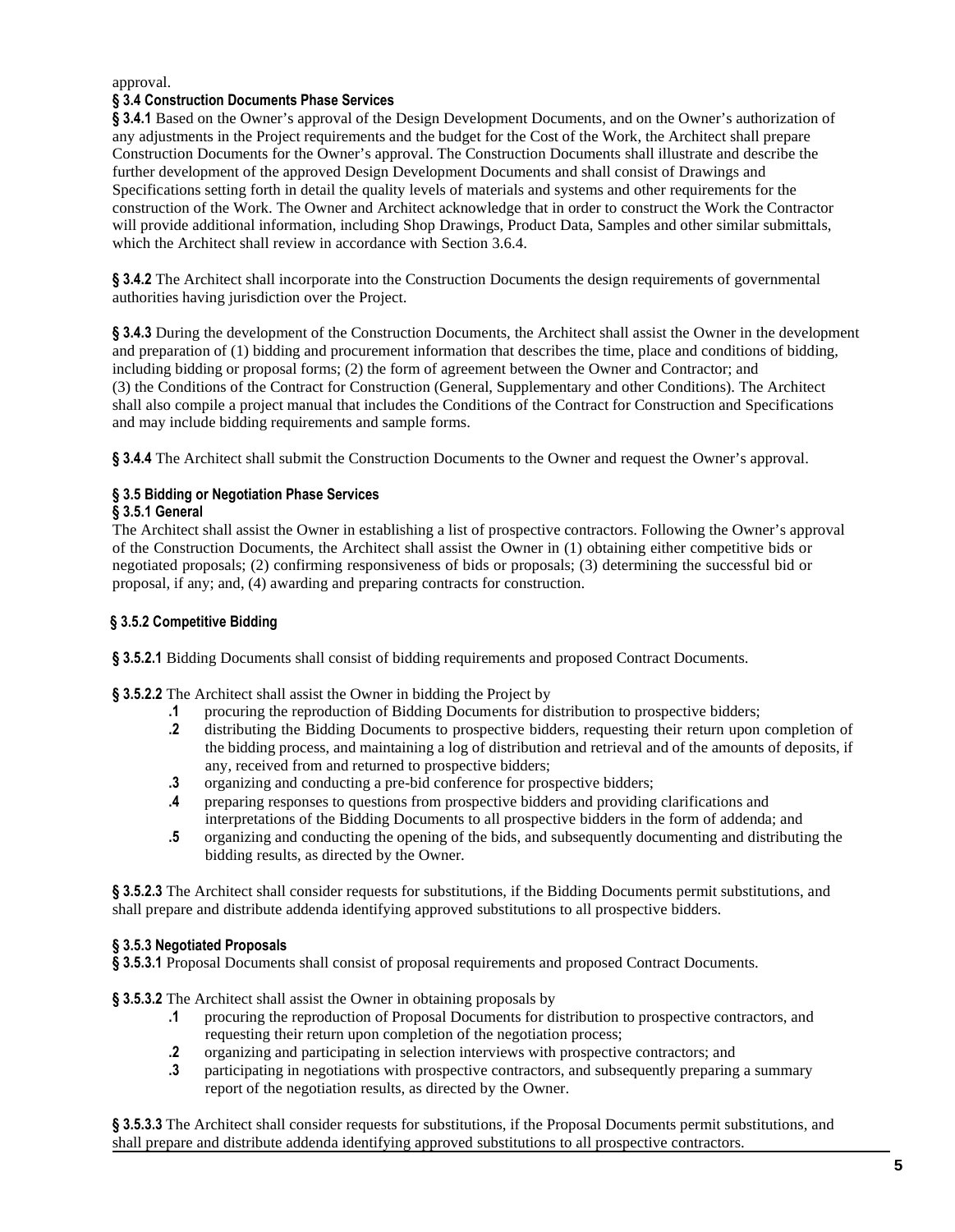#### **§ 3.6 Construction Phase Services § 3.6.1 General**

**§ 3.6.1.1** The Architect shall provide administration of the Contract between the Owner and the Contractor as set forth below and in AIA Document A201™–2007, General Conditions of the Contract for Construction. If the Owner and Contractor modify AIA Document A201–2007, those modifications shall not affect the Architect's services under this Agreement unless the Owner and the Architect amend this Agreement.

**§ 3.6.1.2** The Architect shall advise and consult with the Owner during the Construction Phase Services. The Architect shall have authority to act on behalf of the Owner only to the extent provided in this Agreement. The Architect shall not have control over, charge of, or responsibility for the construction means, methods, techniques, sequences or procedures, or for safety precautions and programs in connection with the Work, nor shall the Architect be responsible for the Contractor's failure to perform the Work in accordance with the requirements of the Contract Documents. The Architect shall be responsible for the Architect's negligent acts or omissions, but shall not have control over or charge of, and shall not be responsible for, acts or omissions of the Contractor or of any other persons or entities performing portions of the Work.

**§ 3.6.1.3** Subject to Section 4.3, the Architect's responsibility to provide Construction Phase Services commences with the award of the Contract for Construction and terminates on the date the Architect issues the final Certificate for Payment.

# **§ 3.6.2 Evaluations of the Work**

**§ 3.6.2.1** The Architect shall visit the site at intervals appropriate to the stage of construction, or as otherwise required in Section 4.3.3, to become generally familiar with the progress and quality of the portion of the Work completed, and to determine, in general, if the Work observed is being performed in a manner indicating that the Work, when fully completed, will be in accordance with the Contract Documents. However, the Architect shall not be required to make exhaustive or continuous on-site inspections to check the quality or quantity of the Work. On the basis of the site visits, the Architect shall keep the Owner reasonably informed about the progress and quality of the portion of the Work completed, and report to the Owner (1) known deviations from the Contract Documents and from the most recent construction schedule submitted by the Contractor, and (2) defects and deficiencies observed in the Work.

**§ 3.6.2.2** The Architect has the authority to reject Work that does not conform to the Contract Documents. Whenever the Architect considers it necessary or advisable, the Architect shall have the authority to require inspection or testing of the Work in accordance with the provisions of the Contract Documents, whether or not such Work is fabricated, installed or completed. However, neither this authority of the Architect nor a decision made in good faith either to exercise or not to exercise such authority shall give rise to a duty or responsibility of the Architect to the Contractor, Subcontractors, material and equipment suppliers, their agents or employees or other persons or entities performing portions of the Work.

**§ 3.6.2.3** The Architect shall interpret and decide matters concerning performance under, and requirements of, the Contract Documents on written request of either the Owner or Contractor. The Architect's response to such requests shall be made in writing within any time limits agreed upon or otherwise with reasonable promptness.

**§ 3.6.2.4** Interpretations and decisions of the Architect shall be consistent with the intent of and reasonably inferable from the Contract Documents and shall be in writing or in the form of drawings. When making such interpretations and decisions, the Architect shall endeavor to secure faithful performance by both Owner and Contractor, shall not show partiality to either, and shall not be liable for results of interpretations or decisions rendered in good faith.

**§ 3.6.2.5** Unless the Owner and Contractor designate another person to serve as an Initial Decision Maker, as that term is defined in AIA Document A201–2007, the Architect shall render initial decisions on Claims between the Owner and Contractor as provided in the Contract Documents.

# **§ 3.6.3 Certificates for Payment to Contractor**

**§ 3.6.3.1** The Architect shall review and certify the amounts due the Contractor and shall issue certificates in such amounts. The Architect's certification for payment shall constitute a representation to the Owner, based on the Architect's evaluation of the Work as provided in Section 3.6.2 and on the data comprising the Contractor's Application for Payment, that, to the best of the Architect's knowledge, information and belief, the Work has progressed to the point indicated and that the quality of the Work is in accordance with the Contract Documents. The foregoing representations are subject (1) to an evaluation of the Work for conformance with the Contract Documents upon Substantial Completion, (2) to results of subsequent tests and inspections, (3) to correction of minor deviations from the Contract Documents prior to completion, and (4) to specific qualifications expressed by the Architect.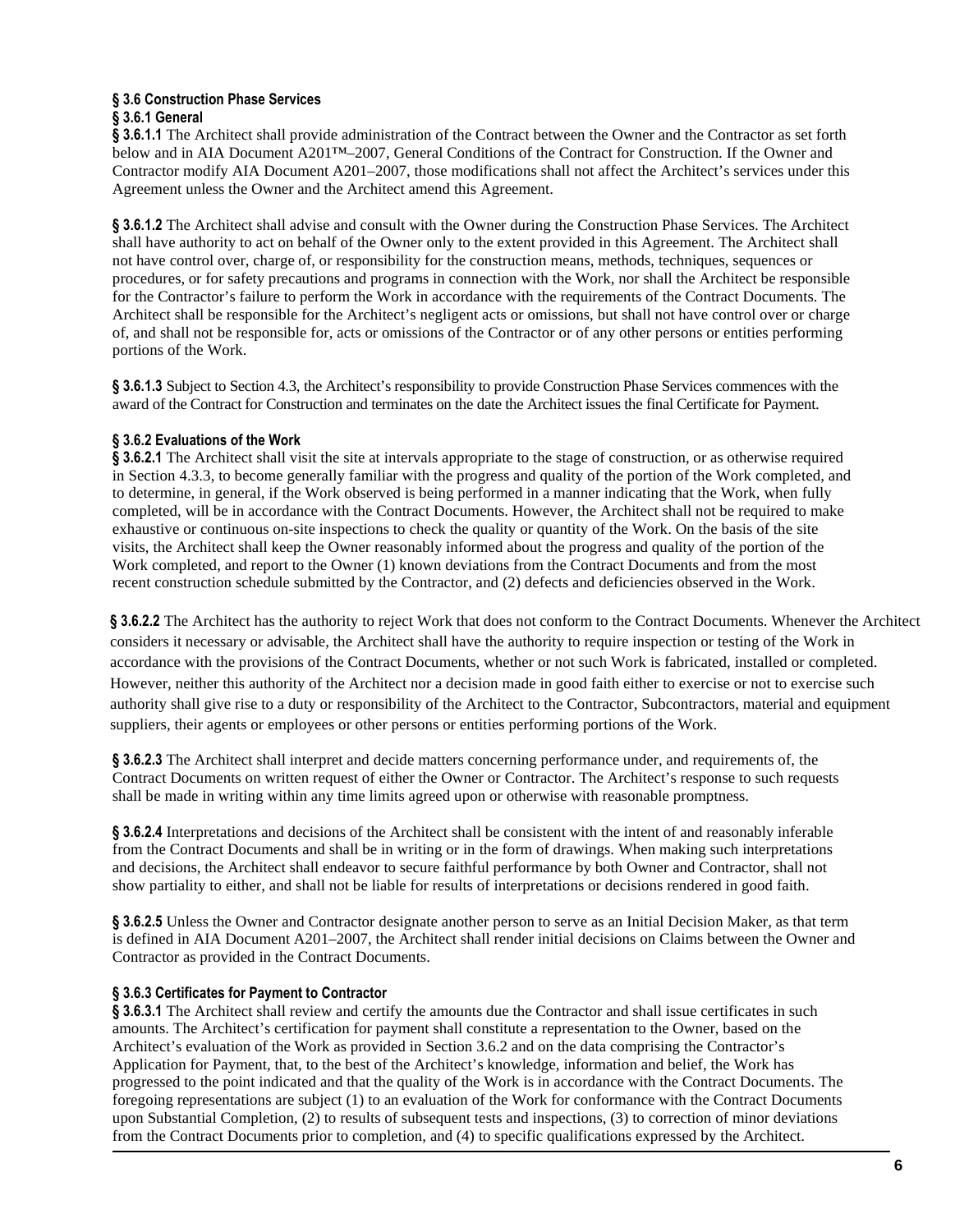**§ 3.6.3.2** The issuance of a Certificate for Payment shall not be a representation that the Architect has (1) made exhaustive or continuous on-site inspections to check the quality or quantity of the Work, (2) reviewed construction means, methods, techniques, sequences or procedures, (3) reviewed copies of requisitions received from Subcontractors and material suppliers and other data requested by the Owner to substantiate the Contractor's right to payment, or (4) ascertained how or for what purpose the Contractor has used money previously paid on account of the Contract Sum.

**§ 3.6.3.3** The Architect shall maintain a record of the Applications and Certificates for Payment.

# **§ 3.6.4 Submittals**

**§ 3.6.4.1** The Architect shall review the Contractor's submittal schedule and shall not unreasonably delay or withhold approval. The Architect's action in reviewing submittals shall be taken in accordance with the approved submittal schedule or, in the absence of an approved submittal schedule, with reasonable promptness while allowing sufficient time in the Architect's professional judgment to permit adequate review.

**§ 3.6.4.2** In accordance with the Architect-approved submittal schedule, the Architect shall review and approve or take other appropriate action upon the Contractor's submittals such as Shop Drawings, Product Data and Samples, but only for the limited purpose of checking for conformance with information given and the design concept expressed in the Contract Documents. Review of such submittals is not for the purpose of determining the accuracy and completeness of other information such as dimensions, quantities, and installation or performance of equipment or systems, which are the Contractor's responsibility. The Architect's review shall not constitute approval of safety precautions or, unless otherwise specifically stated by the Architect, of any construction means, methods, techniques, sequences or procedures. The Architect's approval of a specific item shall not indicate approval of an assembly of which the item is a component.

**§ 3.6.4.3** If the Contract Documents specifically require the Contractor to provide professional design services or certifications by a design professional related to systems, materials or equipment, the Architect shall specify the appropriate performance and design criteria that such services must satisfy. The Architect shall review shop drawings and other submittals related to the Work designed or certified by the design professional retained by the Contractor that bear such professional's seal and signature when submitted to the Architect. The Architect shall be entitled to rely upon the adequacy, accuracy and completeness of the services, certifications and approvals performed or provided by such design professionals.

**§ 3.6.4.4** Subject to the provisions of Section 4.3, the Architect shall review and respond to requests for information about the Contract Documents. The Architect shall set forth in the Contract Documents the requirements for requests for information. Requests for information shall include, at a minimum, a detailed written statement that indicates the specific Drawings or Specifications in need of clarification and the nature of the clarification requested. The Architect's response to such requests shall be made in writing within any time limits agreed upon, or otherwise with reasonable promptness. If appropriate, the Architect shall prepare and issue supplemental Drawings and Specifications in response to requests for information.

**§ 3.6.4.5** The Architect shall maintain a record of submittals and copies of submittals supplied by the Contractor in accordance with the requirements of the Contract Documents.

# **§ 3.6.5 Changes in the Work**

**§ 3.6.5.1** The Architect may authorize minor changes in the Work that are consistent with the intent of the Contract Documents and do not involve an adjustment in the Contract Sum or an extension of the Contract Time. Subject to the provisions of Section 4.3, the Architect shall prepare Change Orders for the Owner's approval and execution in accordance with the Contract Documents.

**§ 3.6.5.2** The Architect shall maintain records relative to changes in the Work.

# **§ 3.6.6 Project Completion**

**§ 3.6.6.1** The Architect shall conduct inspections to determine the date or dates of Substantial Completion and the date of final completion; issue Certificates of Substantial Completion; receive from the Contractor and forward to the Owner, for the Owner's review and records, written warranties and related documents required by the Contract Documents and assembled by the Contractor; and issue a final Certificate for Payment based upon a final inspection indicating the Work complies with the requirements of the Contract Documents.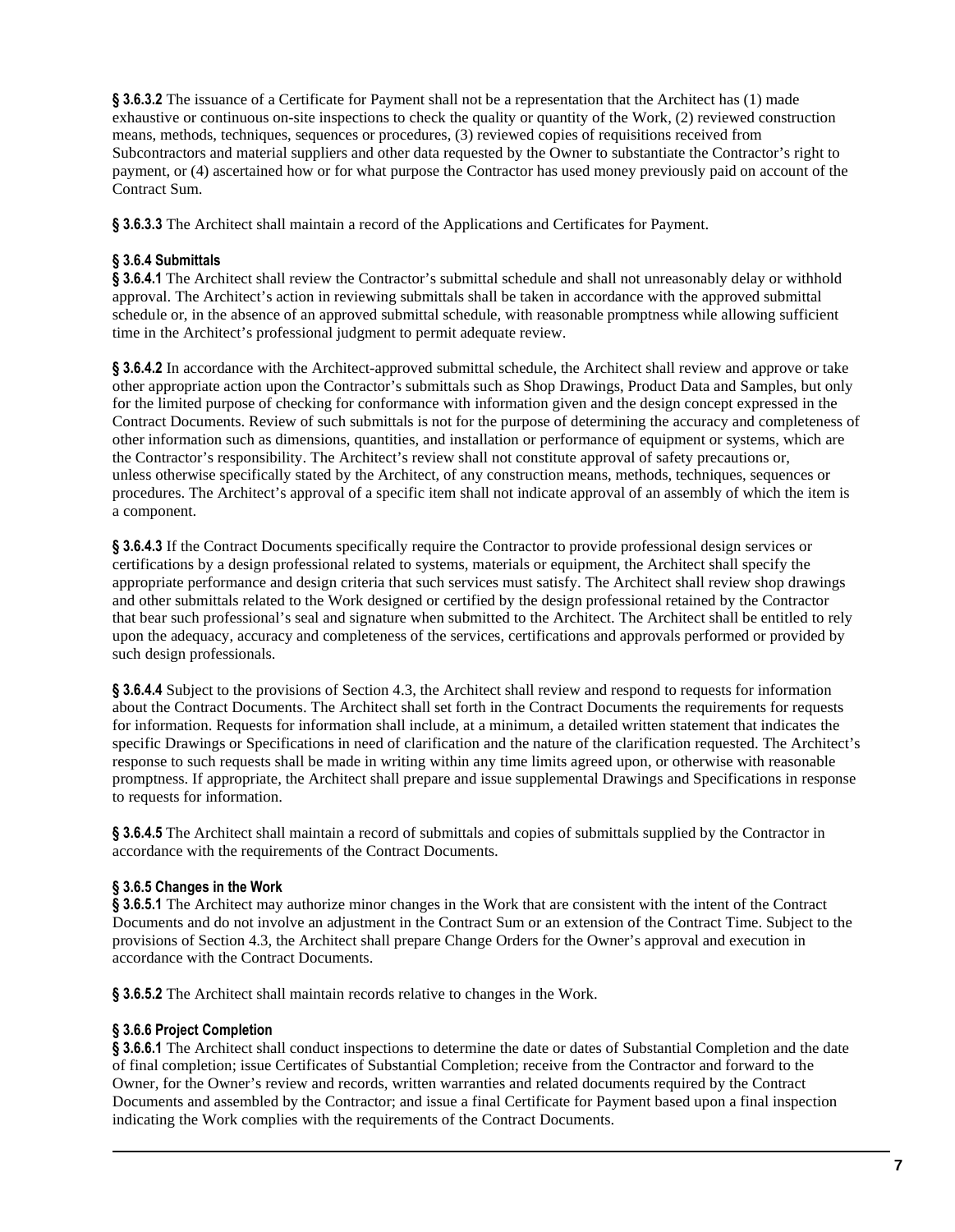**§ 3.6.6.2** The Architect's inspections shall be conducted with the Owner to check conformance of the Work with the requirements of the Contract Documents and to verify the accuracy and completeness of the list submitted by the Contractor of Work to be completed or corrected.

**§ 3.6.6.3** When the Work is found to be substantially complete, the Architect shall inform the Owner about the balance of the Contract Sum remaining to be paid the Contractor, including the amount to be retained from the Contract Sum, if any, for final completion or correction of the Work.

**§ 3.6.6.4** The Architect shall forward to the Owner the following information received from the Contractor: (1) consent of surety or sureties, if any, to reduction in or partial release of retainage or the making of final payment; (2) affidavits, receipts, releases and waivers of liens or bonds indemnifying the Owner against liens; and (3) any other documentation required of the Contractor under the Contract Documents.

**§ 3.6.6.5** Upon request of the Owner, and prior to the expiration of one year from the date of Substantial Completion, the Architect shall, without additional compensation, conduct a meeting with the Owner to review the facility operations and performance.

# **ARTICLE 4 OPTIONAL SERVICES AND ADDITIONAL SERVICES**

**§ 4.1** Optional Services listed below are not included in Basic Services but may be required for the Project. The Architect shall provide the listed Optional Services only if specifically designated in the table below as the Architect's responsibility.

| <b>Optional Services</b>                                             | <b>Responsibility</b> | <b>Location of Service</b> |
|----------------------------------------------------------------------|-----------------------|----------------------------|
|                                                                      | (Architect, Owner     | <b>Description</b>         |
|                                                                      | or Not Provided)      |                            |
| §4.1.1 Programming (B202™–2009)                                      | <b>NOT PROVIDED</b>   |                            |
| §4.1.2 Multiple preliminary designs                                  | <b>NOT PROVIDED</b>   |                            |
| §4.1.3 Measured drawings                                             | <b>NOT PROVIDED</b>   |                            |
| §4.1.4 Existing facilities surveys                                   | <b>NOT PROVIDED</b>   |                            |
| §4.1.5 Site Evaluation and Planning (B203™–2007)                     | <b>NOT PROVIDED</b>   |                            |
| §4.1.6 Building information modelling                                | <b>NOT PROVIDED</b>   |                            |
| §4.1.7 Civil engineering (Not including SUSMP, site drainage)        | <b>NOT PROVIDED</b>   |                            |
| §4.1.8 Landscape design                                              | <b>NOT PROVIDED</b>   |                            |
| § 4.1.9 Architectural Interior Design (B252TM-2007)                  | <b>NOT PROVIDED</b>   |                            |
| § 4.1.10 Value Analysis (B204 <sup>TM</sup> -2007)                   | <b>NOT PROVIDED</b>   |                            |
| §4.1.11 Detailed cost estimating                                     | <b>NOT PROVIDED</b>   |                            |
| §4.1.12On-site project representation (B207™–2008)                   | <b>NOT PROVIDED</b>   |                            |
| §4.1.13 Conformed construction documents                             | <b>NOT PROVIDED</b>   |                            |
| §4.1.14 As-designed record drawings                                  | <b>NOT PROVIDED</b>   |                            |
| §4.1.15 As-constructed record drawings                               | <b>NOT PROVIDED</b>   |                            |
| §4.1.16 Post occupancy evaluation                                    | <b>NOT PROVIDED</b>   |                            |
| §4.1.17 Facility Support Services (B210TM-2007)                      | <b>NOT PROVIDED</b>   |                            |
| §4.1.18 Tenant-related services                                      | <b>NOT PROVIDED</b>   |                            |
| §4.1.19 Coordination of Owner's consultants                          | <b>NOT PROVIDED</b>   |                            |
| §4.1.20 Telecommunications/data design                               | <b>NOT PROVIDED</b>   |                            |
| § 4.1.21 Security Evaluation and Planning (B206 <sup>TM</sup> -2007) | <b>NOT PROVIDED</b>   |                            |
| $§$ 4.1.22 Commissioning (B211 <sup>TM</sup> -2007)                  | <b>NOT PROVIDED</b>   |                            |
| §4.1.23 Extensive environmentally responsible design                 | <b>NOT PROVIDED</b>   |                            |
| §4.1.24 LEED® Certification (B214 <sup>TM</sup> -2007)               | <b>NOT PROVIDED</b>   |                            |
| § 4.1.25 Fast-track design services                                  | <b>NOT PROVIDED</b>   |                            |
| §4.1.26 Historic Preservation (B205 <sup>TM</sup> -2007)             | <b>NOT PROVIDED</b>   |                            |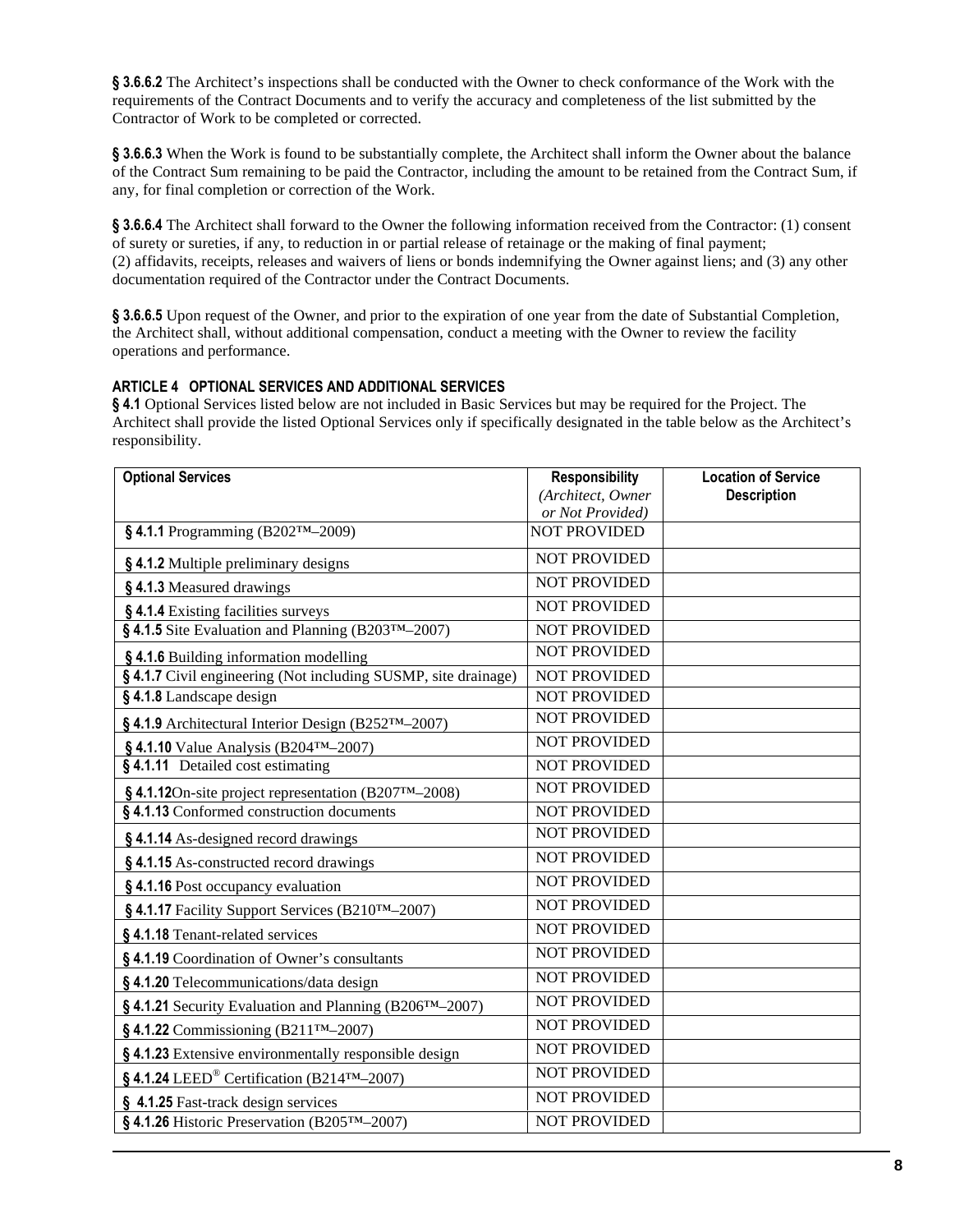| <b>Optional Services</b>                                                | <b>Responsibility</b><br>(Architect, Owner<br>or Not Provided) | <b>Location of Service</b><br><b>Description</b> |
|-------------------------------------------------------------------------|----------------------------------------------------------------|--------------------------------------------------|
| §4.1.27 Furniture, Furnishings, and Equipment Design<br>$(B253TM-2007)$ | <b>NOT PROVIDED</b>                                            |                                                  |
| §4.1.28 Written scope of work per HUD requirements                      | <b>NOT PROVIDED</b>                                            |                                                  |
| <b>§4.1.29</b> Project manual and specs in book format as per HUD       | <b>NOT PROVIDED</b>                                            |                                                  |
| §4.1.30 Structural Engineering                                          | <b>NOT PROVIDED</b>                                            |                                                  |
| $\frac{1}{2}$ \$4.1.30 Mech, Elec, Plumb Engineering                    | <b>NOT PROVIDED</b>                                            |                                                  |

**§ 4.2** Insert a description of each Optional Service designated in Section 4.1 as the Architect's responsibility, if not further described in an exhibit attached to this document.

**§ 4.3** Additional Services may be provided after execution of this Agreement, without invalidating the Agreement. Except for services required due to the fault of the Architect, any Additional Services provided in accordance with this Section 4.3 shall entitle the Architect to compensation pursuant to Section 11.2 and an appropriate adjustment in the Architect's schedule.

**§ 4.3.1** Upon recognizing the need to perform the following Additional Services, the Architect shall notify the Owner with reasonable promptness and explain the facts and circumstances giving rise to the need. The Architect shall not proceed to provide the following services until the Architect receives the Owner's written authorization:

- **.1** Services necessitated by a change in the Initial Information, previous instructions or approvals given by the Owner, or a material change in the Project including, but not limited to, size, quality, complexity, the Owner's schedule or budget for Cost of the Work, or procurement or delivery method;
- **.2** When the Owner has provided cost estimating services, making revisions in Drawings, Specifications, or other documents pursuant to Section 6.6;
- **.3** Services necessitated by the Owner's request for extensive environmentally responsible design alternatives, such as unique system designs, in-depth material research, energy modeling, or  $LEID^{\circledast}$ certification;
- **.4** Changing or editing previously prepared Instruments of Service necessitated by the enactment or revision of codes, laws or regulations or official interpretations;
- **.5** Services necessitated by decisions of the Owner not rendered in a timely manner or any other failure of performance on the part of the Owner or the Owner's consultants or contractors;
- **.6** Preparing digital data for transmission to the Owner's consultants and contractors, or to other Owner authorized recipients;
- **.7** Preparation of design and documentation for alternate bid or proposal requests proposed by the Owner;
- **.8** Preparation for, and attendance at, a public presentation, meeting or hearing;
- **.9** Preparation for, and attendance at a dispute resolution proceeding or legal proceeding, except where the Architect is party thereto;
- **.10** Evaluation of the qualifications of bidders or persons providing proposals;
- **.11** Consultation concerning replacement of Work resulting from fire or other cause during construction; or
- **.12** Assistance to the Initial Decision Maker, if other than the Architect.

**§ 4.3.2** To avoid delay in the Construction Phase, the Architect shall provide the following Additional Services, notify the Owner with reasonable promptness, and explain the facts and circumstances giving rise to the need. If the Owner subsequently determines that all or parts of those services are not required, the Owner shall give prompt written notice to the Architect, and the Owner shall have no further obligation to compensate the Architect for those services:

- **.1** Reviewing a Contractor's submittal out of sequence from the submittal schedule agreed to by the Architect;
- **.2** Responding to the Contractor's requests for information that are not prepared in accordance with the Contract Documents or where such information is available to the Contractor from a careful study and comparison of the Contract Documents, field conditions, other Owner-provided information, Contractor-prepared coordination drawings, or prior Project correspondence or documentation;
- **.3** Preparing Change Orders that require evaluation of Contractor's proposals and supporting data, or the preparation or revision of Instruments of Service;
- **.4** Evaluating an extensive number of Claims as the Initial Decision Maker;
- **.5** Evaluating substitutions proposed by the Owner or Contractor and making subsequent revisions to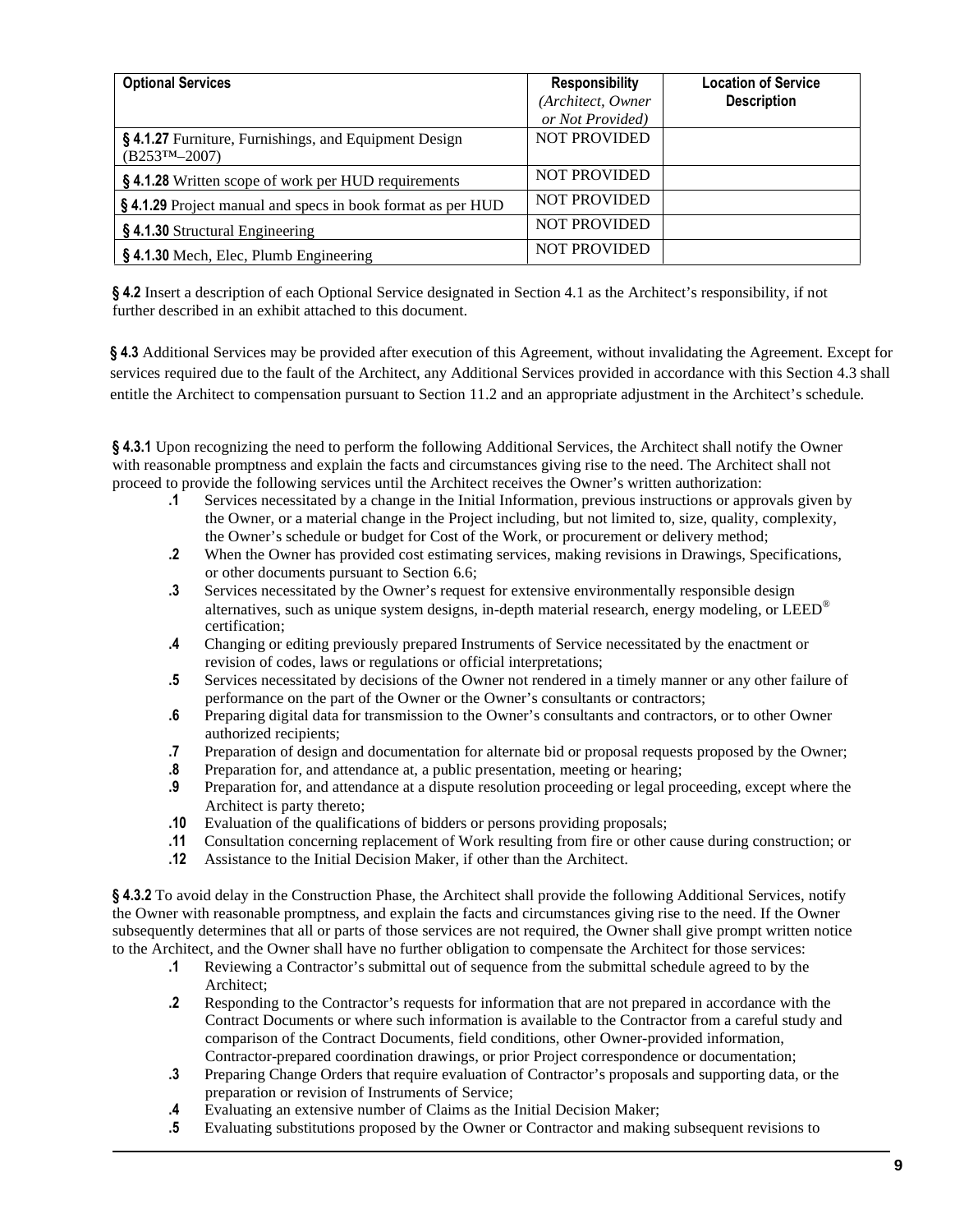Instruments of Service resulting therefrom; or

**.6** To the extent the Architect's Basic Services are affected, providing Construction Phase Services 60 days after (1) the date of Substantial Completion of the Work or (2) the anticipated date of Substantial Completion identified in Initial Information, whichever is earlier.

**§ 4.3.3** The Architect shall provide Construction Phase Services exceeding the limits set forth below as Additional Services. When the limits below are reached, the Architect shall notify the Owner:

- **.1 TWO** (2) reviews of each Shop Drawing, Product Data item, sample and similar submittal of the **Contractor**
- **.2** BIWEEKLY ( ) visits to the site by the Architect over the duration of the Project during construction
- **.3 TWO** (2) inspections for any portion of the Work to determine whether such portion of the Work is substantially complete in accordance with the requirements of the Contract **Documents**
- **.4 TWO** (2) inspections for any portion of the Work to determine final completion

**§ 4.3.4** If the services covered by this Agreement have not been completed within TWELVE (12) months of the date of this Agreement, through no fault of the Architect, extension of the Architect's services beyond that time shall be compensated as Additional Services.

#### **ARTICLE 5 OWNER'S RESPONSIBILITIES**

**§ 5.1** Unless otherwise provided for under this Agreement, the Owner shall provide information in a timely manner regarding requirements for and limitations on the Project, including a written program which shall set forth the Owner's objectives, schedule, constraints and criteria, including space requirements and relationships, flexibility, expandability, special equipment, systems and site requirements. Within 15 days after receipt of a written request from the Architect, the Owner shall furnish the requested information as necessary and relevant for the Architect to evaluate, give notice of or enforce lien rights. If requested by the Architect, the Owner shall furnish evidence that financial arrangements have been made to fulfill the Owner's obligations under this Agreement.

**§ 5.2** The Owner shall establish and periodically update the Owner's budget for the Project, including (1) the budget for the Cost of the Work as defined in Section 6.1; (2) the Owner's other costs; and, (3) reasonable contingencies related to all of these costs. If the Owner significantly increases or decreases the Owner's budget for the Cost of the Work, the Owner shall notify the Architect. The Owner and the Architect shall thereafter agree to a corresponding change in the Project's scope and quality.

**§ 5.3** The Owner shall identify a representative authorized to act on the Owner's behalf with respect to the Project. The Owner shall render decisions and approve the Architect's submittals in a timely manner in order to avoid unreasonable delay in the orderly and sequential progress of the Architect's services.

**§ 5.4** The Owner shall furnish surveys to describe physical characteristics, legal limitations and utility locations for the site of the Project, and a written legal description of the site. The surveys and legal information shall include, as applicable, grades and lines of streets, alleys, pavements and adjoining property and structures; designated wetlands; adjacent drainage; rights-of-way, restrictions, easements, encroachments, zoning, deed restrictions, boundaries and contours of the site; locations, dimensions and necessary data with respect to existing buildings, other improvements and trees; and information concerning available utility services and lines, both public and private, above and below grade, including inverts and depths. All the information on the survey shall be referenced to a Project benchmark.

**§ 5.5** The Owner shall furnish services of geotechnical engineers, which may include but are not limited to test borings, test pits, determinations of soil bearing values, percolation tests, evaluations of hazardous materials, seismic evaluation, ground corrosion tests and resistivity tests, including necessary operations for anticipating subsoil conditions, with written reports and appropriate recommendations.

**§ 5.6** The Owner shall coordinate the services of its own consultants with those services provided by the Architect. Upon the Architect's request, the Owner shall furnish copies of the scope of services in the contracts between the Owner and the Owner's consultants. The Owner shall furnish the services of consultants other than those designated in this Agreement when the Architect requests such services and demonstrates that they are reasonably required by the scope of the Project. The Owner shall require that its consultants maintain professional liability insurance as appropriate to the services provided.

**§ 5.7** The Owner shall furnish tests, inspections and reports required by law or the Contract Documents, such as structural, mechanical, and chemical tests, tests for air and water pollution, and tests for hazardous materials.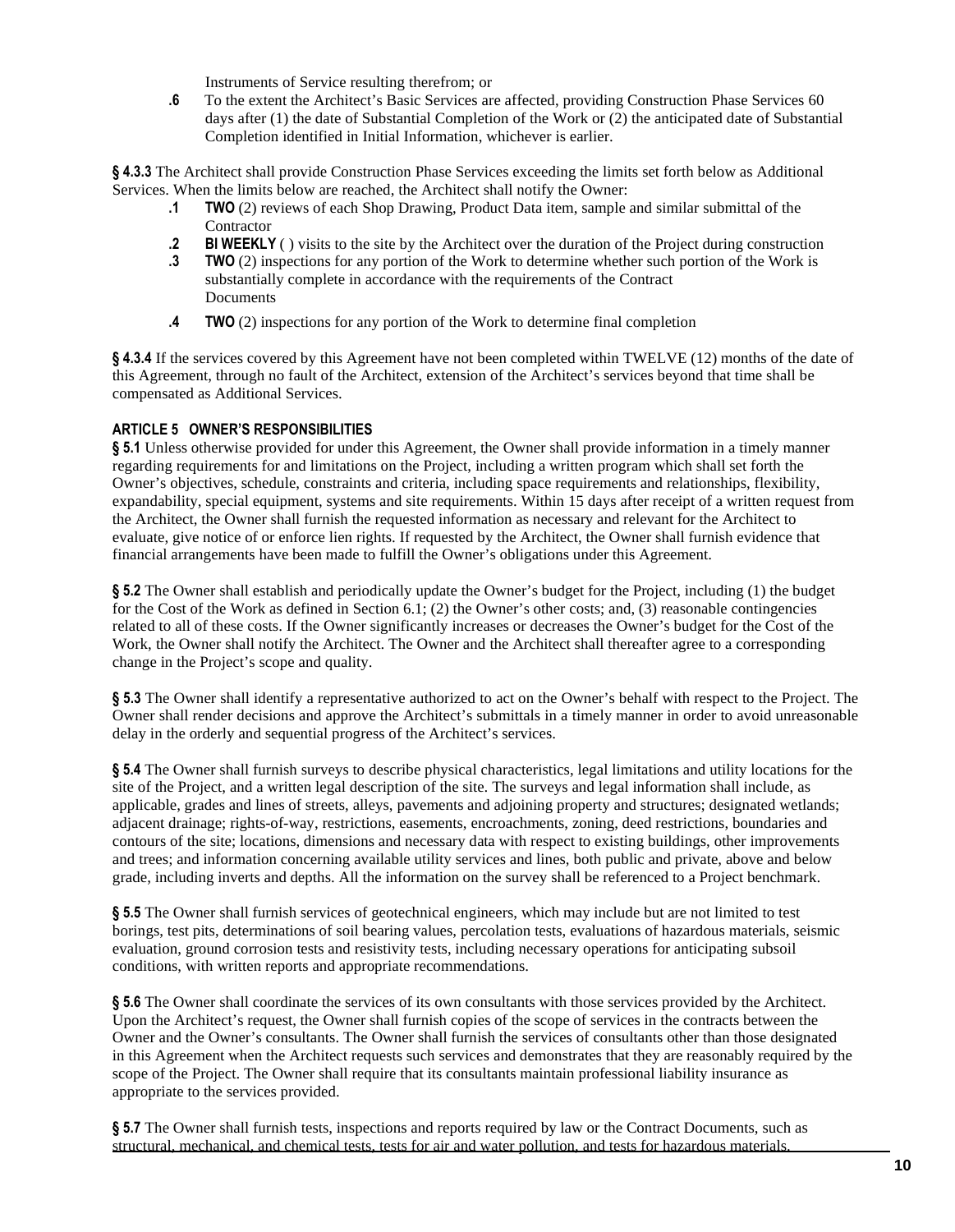**§ 5.8** The Owner shall furnish all legal, insurance and accounting services, including auditing services, that may be reasonably necessary at any time for the Project to meet the Owner's needs and interests.

**§ 5.9** The Owner shall provide prompt written notice to the Architect if the Owner becomes aware of any fault or defect in the Project, including errors, omissions or inconsistencies in the Architect's Instruments of Service.

**§ 5.10** The Owner shall promptly notify the Architect of any direct communications between the Owner and the Contractor that may affect the Architect's services.

**§ 5.11** Before executing the Contract for Construction, the Owner shall coordinate the Architect's duties and responsibilities set forth in the Contract for Construction with the Architect's services set forth in this Agreement. The Owner shall provide the Architect a copy of the executed agreement between the Owner and Contractor, including the General Conditions of the Contract for Construction.

**§ 5.12** The Owner shall provide the Architect access to the Project site prior to commencement of the Work and shall obligate the Contractor to provide the Architect access to the Work wherever it is in preparation or progress.

**§ 5.13** The Owner, unless otherwise provided in Article 12, shall furnish all legal, accounting, planning, and other services and expenses required to prepare, present and process any application for governmental or private financing, mortgage insurance or subsidy.

## **ARTICLE 6 Intentionally deleted**

#### **ARTICLE 7 COPYRIGHTS AND LICENSES**

**§ 7.1** The Architect and the Owner warrant that in transmitting Instruments of Service, or any other information, the transmitting party is the copyright owner of such information or has permission from the copyright owner to transmit such information for its use on the Project. If the Owner and Architect intend to transmit Instruments of Service or any other information or documentation in digital form, they shall endeavor to establish necessary protocols governing such transmissions.

**§ 7.2** The Architect and the Architect's consultants shall be deemed the authors and owners of their respective Instruments of Service, including the Drawings and Specifications, and shall retain all common law, statutory and other reserved rights, including copyrights. Submission or distribution of Instruments of Service to meet official regulatory requirements or for similar purposes in connection with the Project is not to be construed as publication in derogation of the reserved rights of the Architect and the Architect's consultants.

**§ 7.3** Upon execution of this Agreement, the Architect grants to the Owner a nonexclusive license to use the Architect's Instruments of Service solely and exclusively for purposes of constructing, using, maintaining, altering and adding to the Project, provided that the Owner substantially performs its obligations, including prompt payment of all sums when due, under this Agreement. The Architect shall obtain similar nonexclusive licenses from the Architect's consultants consistent with this Agreement. The license granted under this section permits the Owner to authorize the Contractor, Subcontractors, Sub-subcontractors, and material or equipment suppliers, as well as the Owner's consultants and separate contractors, to reproduce applicable portions of the Instruments of Service solely and exclusively for use in performing services or construction for the Project. If the Architect rightfully terminates this Agreement for cause as provided in Section 9.4, the license granted in this Section 7.3 shall terminate.

**§ 7.3.1** In the event the Owner uses the Instruments of Service without retaining the author of the Instruments of Service, the Owner releases the Architect and Architect's consultant(s) from all claims and causes of action arising from such uses. The Owner, to the extent permitted by law, further agrees to indemnify and hold harmless the Architect and its consultants from all costs and expenses, including the cost of defense, related to claims and causes of action asserted by any third person or entity to the extent such costs and expenses arise from the Owner's use of the Instruments of Service under this Section 7.3.1. The terms of this Section 7.3.1 shall not apply if the Owner rightfully terminates this Agreement for cause under Section 9.4.

**§ 7.4** Except for the licenses granted in this Article 7, no other license or right shall be deemed granted or implied under this Agreement. The Owner shall not assign, delegate, sublicense, pledge or otherwise transfer any license granted herein to another party without the prior written agreement of the Architect. Any unauthorized use of the Instruments of Service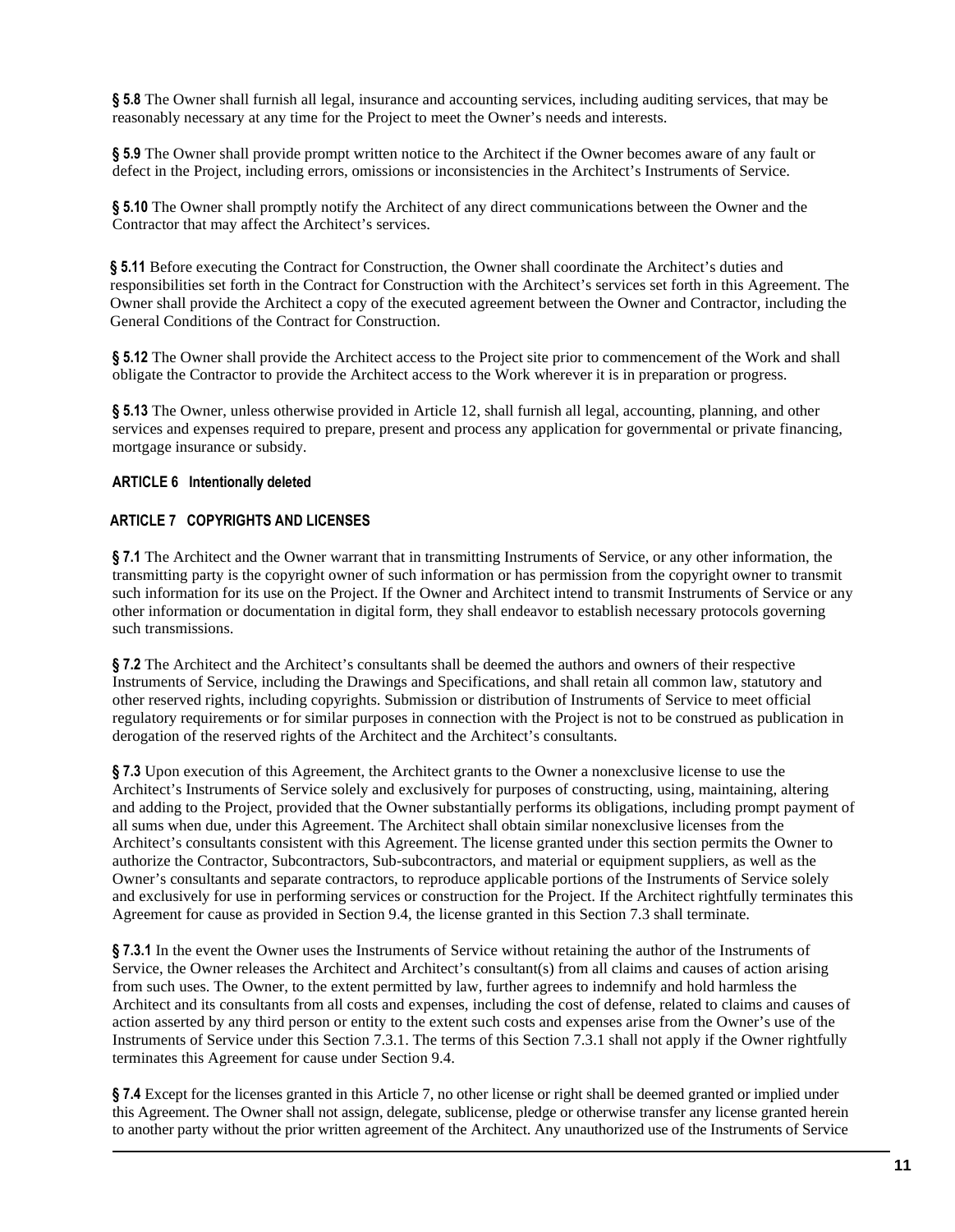shall be at the Owner's sole risk and without liability to the Architect and the Architect's consultants.

## **ARTICLE 8 CLAIMS AND DISPUTES**

## **§ 8.1 General**

**§ 8.1.1** The Owner and Architect shall commence all claims and causes of action, whether in contract, tort, or otherwise, against the other arising out of or related to this Agreement in accordance with the requirements of the method of binding dispute resolution selected in this Agreement within the period specified by applicable law, but in any case not more than 10 years after the date of Substantial Completion of the Work. The Owner and Architect waive all claims and causes of action not commenced in accordance with this Section 8.1.1.

**§ 8.1.2** To the extent damages are covered by property insurance, the Owner and Architect waive all rights against each other and against the contractors, consultants, agents and employees of the other for damages, except such rights as they may have to the proceeds of such insurance as set forth in AIA Document A201–2007, General Conditions of the Contract for Construction. The Owner or the Architect, as appropriate, shall require of the contractors, consultants, agents and employees of any of them similar waivers in favor of the other parties enumerated herein.

**§ 8.1.3** The Architect and Owner waive consequential damages for claims, disputes or other matters in question arising out of or relating to this Agreement. This mutual waiver is applicable, without limitation, to all consequential damages due to either party's termination of this Agreement, except as specifically provided in Section 9.7.

## **§ 8.2 Mediation**

**§ 8.2.1** Any claim, dispute or other matter in question arising out of or related to this Agreement shall be subject to mediation as a condition precedent to binding dispute resolution. If such matter relates to or is the subject of a lien arising out of the Architect's services, the Architect may proceed in accordance with applicable law to comply with the lien notice or filing deadlines prior to resolution of the matter by mediation or by binding dispute resolution.

**§ 8.2.2** The Owner and Architect shall endeavor to resolve claims, disputes and other matters in question between them by mediation which, unless the parties mutually agree otherwise, shall be administered by the American Arbitration Association in accordance with its Construction Industry Mediation Procedures in effect on the date of the Agreement. A request for mediation shall be made in writing, delivered to the other party to the Agreement, and filed with the person or entity administering the mediation. The request may be made concurrently with the filing of a complaint or other appropriate demand for binding dispute resolution but, in such event, mediation shall proceed in advance of binding dispute resolution proceedings, which shall be stayed pending mediation for a period of 60 days from the date of filing, unless stayed for a longer period by agreement of the parties or court order. If an arbitration proceeding is stayed pursuant to this section, the parties may nonetheless proceed to the selection of the arbitrator(s) and agree upon a schedule for later proceedings.

**§ 8.2.3** The parties shall share the mediator's fee and any filing fees equally. The mediation shall be held in the place where the Project is located, unless another location is mutually agreed upon. Agreements reached in mediation shall be enforceable as settlement agreements in any court having jurisdiction thereof.

**§ 8.2.4** If the parties do not resolve a dispute through mediation pursuant to this Section 8.2, the method of binding dispute resolution shall be the following:

- $\boxtimes$  Arbitration pursuant to Section 8.3 of this Agreement
- $\Box$  Litigation in a court of competent jurisdiction
- □ Other: *(Specify)*

#### **§ 8.3 Arbitration**

**§ 8.3.1** If the parties have selected arbitration as the method for binding dispute resolution in this Agreement, any claim, dispute or other matter in question arising out of or related to this Agreement subject to, but not resolved by, mediation shall be subject to arbitration which, unless the parties mutually agree otherwise, shall be administered by the American Arbitration Association in accordance with its Construction Industry Arbitration Rules in effect on the date of this Agreement. A demand for arbitration shall be made in writing, delivered to the other party to this Agreement, and filed with the person or entity administering the arbitration.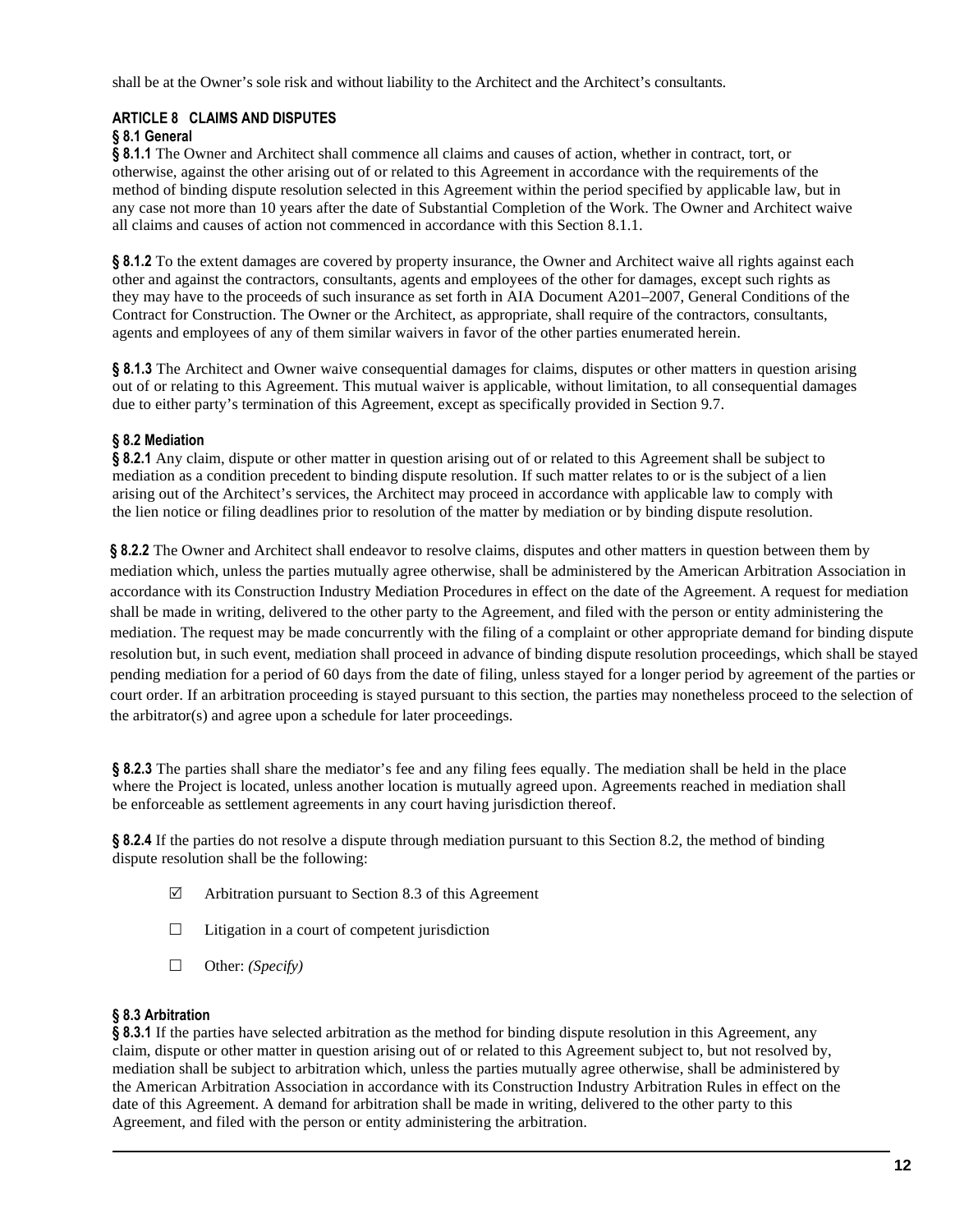**§ 8.3.1.1** A demand for arbitration shall be made no earlier than concurrently with the filing of a request for mediation, but in no event shall it be made after the date when the institution of legal or equitable proceedings based on the claim, dispute or other matter in question would be barred by the applicable statute of limitations. For statute of limitations purposes, receipt of a written demand for arbitration by the person or entity administering the arbitration shall constitute the institution of legal or equitable proceedings based on the claim, dispute or other matter in question.

§ 8.3.2 The foregoing agreement to arbitrate and other agreements to arbitrate with an additional person or entity duly consented to by parties to this Agreement shall be specifically enforceable in accordance with applicable law in any court having jurisdiction thereof.

**§ 8.3.3** The award rendered by the arbitrator(s) shall be final, and judgment may be entered upon it in accordance with applicable law in any court having jurisdiction thereof.

## **§ 8.3.4 Consolidation or Joinder**

**§ 8.3.4.1** Either party, at its sole discretion, may consolidate an arbitration conducted under this Agreement with any other arbitration to which it is a party provided that (1) the arbitration agreement governing the other arbitration permits consolidation; (2) the arbitrations to be consolidated substantially involve common questions of law or fact; and (3) the arbitrations employ materially similar procedural rules and methods for selecting arbitrator(s).

**§ 8.3.4.2** Either party, at its sole discretion, may include by joinder persons or entities substantially involved in a common question of law or fact whose presence is required if complete relief is to be accorded in arbitration, provided that the party sought to be joined consents in writing to such joinder. Consent to arbitration involving an additional person or entity shall not constitute consent to arbitration of any claim, dispute or other matter in question not described in the written consent.

## **§ 8.3.4.3** Intentionally left blank

## **ARTICLE 9 TERMINATION OR SUSPENSION**

**§ 9.1** If the Owner fails to make payments to the Architect in accordance with this Agreement, such failure shall be considered substantial nonperformance and cause for termination or, at the Architect's option, cause for suspension of performance of services under this Agreement. If the Architect elects to suspend services, the Architect shall give seven days' written notice to the Owner before suspending services. In the event of a suspension of services, the Architect shall have no liability to the Owner for delay or damage caused the Owner because of such suspension of services. Before resuming services, the Architect shall be paid all sums due prior to suspension and any expenses incurred in the interruption and resumption of the Architect's services. The Architect's fees for the remaining services and the time schedules shall be equitably adjusted.

**§ 9.2** If the Owner suspends the Project, the Architect shall be compensated for services performed prior to notice of such suspension. When the Project is resumed, the Architect shall be compensated for expenses incurred in the interruption and resumption of the Architect's services. The Architect's fees for the remaining services and the time schedules shall be equitably adjusted.

**§ 9.3** If the Owner suspends the Project for more than 90 cumulative days for reasons other than the fault of the Architect, the Architect may terminate this Agreement by giving not less than seven days' written notice.

**§ 9.4** Either party may terminate this Agreement upon not less than seven days' written notice should the other party fail substantially to perform in accordance with the terms of this Agreement through no fault of the party initiating the termination.

**§ 9.5** The Owner may terminate this Agreement upon not less than seven days' written notice to the Architect for the Owner's convenience and without cause.

**§ 9.6** In the event of termination not the fault of the Architect, the Architect shall be compensated for services performed prior to termination, together with Reimbursable Expenses then due and all Termination Expenses as defined in Section 9.7.

**§ 9.7** Termination Expenses are in addition to compensation for the Architect's services and include expenses directly attributable to termination for which the Architect is not otherwise compensated, plus an amount for the Architect's anticipated profit on the value of the services not performed by the Architect.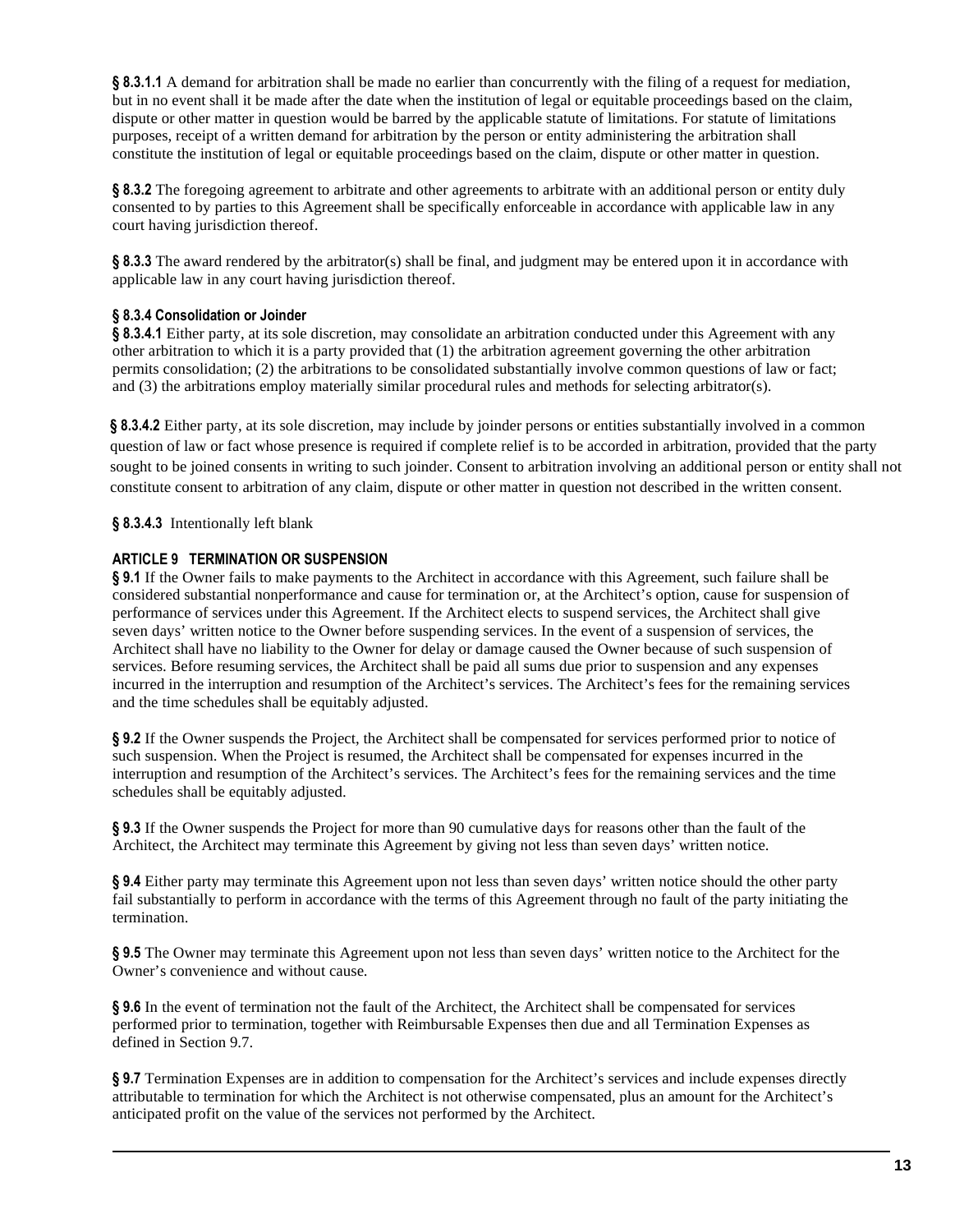**§ 9.8** The Owner's rights to use the Architect's Instruments of Service in the event of a termination of this Agreement are set forth in Article 7 and Section 11.6.

#### **ARTICLE 10 MISCELLANEOUS PROVISIONS**

**§ 10.1** This Agreement shall be governed by the law of the place where the Project is located, except that if the parties have selected arbitration as the method of binding dispute resolution, the Federal Arbitration Act shall govern Section 8.3.

**§ 10.2** Terms in this Agreement shall have the same meaning as those in AIA Document A201–2007, General Conditions of the Contract for Construction.

**§ 10.3** The Owner and Architect, respectively, bind themselves, their agents, successors, assigns and legal representatives to this Agreement. Neither the Owner nor the Architect shall assign this Agreement without the written consent of the other, except that the Owner may assign this Agreement to a lender providing financing for the Project if the lender agrees to assume the Owner's rights and obligations under this Agreement.

**§ 10.4** If the Owner requests the Architect to execute certificates, the proposed language of such certificates shall be submitted to the Architect for review at least 14 days prior to the requested dates of execution. If the Owner requests the Architect to execute consents reasonably required to facilitate assignment to a lender, the Architect shall execute all such consents that are consistent with this Agreement, provided the proposed consent is submitted to the Architect for review at least 14 days prior to execution. The Architect shall not be required to execute certificates or consents that would require knowledge, services or responsibilities beyond the scope of this Agreement.

**§ 10.5** Nothing contained in this Agreement shall create a contractual relationship with or a cause of action in favor of a third party against either the Owner or Architect.

**§ 10.6** Unless otherwise required in this Agreement, the Architect shall have no responsibility for the discovery, presence, handling, removal or disposal of, or exposure of persons to, hazardous materials or toxic substances in any form at the Project site.

**§ 10.7** The Architect shall have the right to include photographic or artistic representations of the design of the Project among the Architect's promotional and professional materials. The Architect shall be given reasonable access to the completed Project to make such representations. However, the Architect's materials shall not include the Owner's confidential or proprietary information if the Owner has previously advised the Architect in writing of the specific information considered by the Owner to be confidential or proprietary. The Owner shall provide professional credit for the Architect in the Owner's promotional materials for the Project.

**§ 10.8** If the Architect or Owner receives information specifically designated by the other party as "confidential" or "business proprietary," the receiving party shall keep such information strictly confidential and shall not disclose it to any other person except to (1) its employees, (2) those who need to know the content of such information in order to perform services or construction solely and exclusively for the Project, or (3) its consultants and contractors whose contracts include similar restrictions on the use of confidential information.

#### **ARTICLE 11 COMPENSATION**

§ 11.1 For the Architect's Basic Services described under Article 3 and Optional Services described under Section 4.1, the Owner shall compensate the Architect as follows:

Stipulated sum of EIGHTY FIVE THOUSAND DOLLARS (\$85,000)

- Fee does not include cost of consultants
- Should Architect engage any necessary consultants Architect will charge Owner the consultant contract amount plus 10% coordination fee

**§ 11.2** For Additional Services that may arise during the course of the Project, including those under Section 4.3, the Owner shall compensate the Architect as follows regardless of whether federal funding or federally guaranteed insurance is available:

Hourly (refer § 11.4**)** if not included in the basic scope of work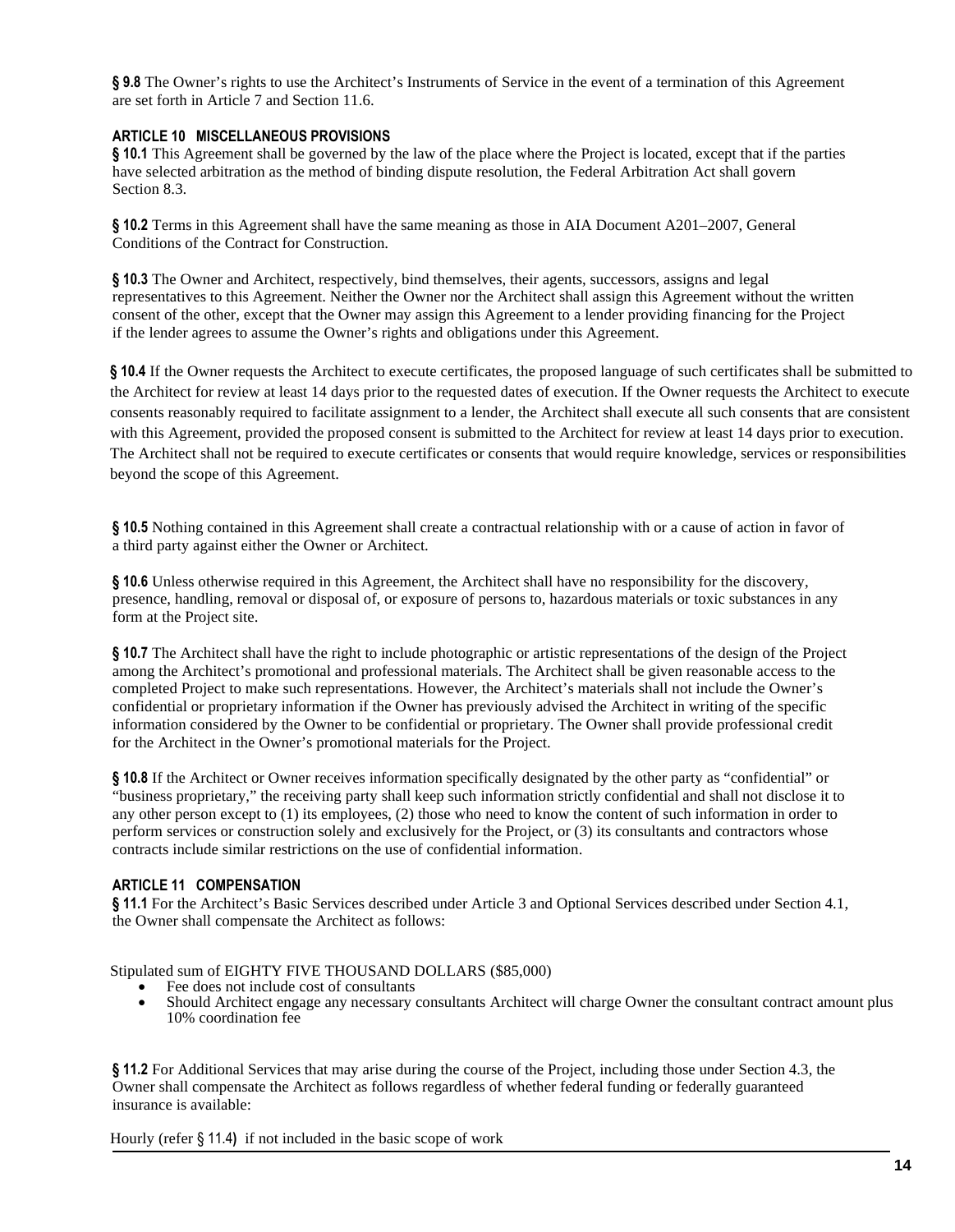**§ 11.2.1** Compensation for Additional Services of the Architect's consultants when not included in Section 11.2 shall be the amount invoiced to the Architect plus **TEN** percent ( 10 %), or as otherwise stated below:

**§ 11.3** Compensation for Basic and Optional Services is based on a stipulated sum. Unless otherwise indicated, compensation for each phase of services shall be as follows:

| <b>Contract Execution</b>       | Schematic Design                    | \$4,250  | 5%  |
|---------------------------------|-------------------------------------|----------|-----|
| Schematic Design                | Schematic Design                    | \$12,750 | 15% |
| City Submittal                  | Design Development                  | \$17,000 | 20% |
| Permit Issuance/Closing         | <b>Construction Document</b>        | \$29,750 | 35% |
| Bidding/Negotiation             | <b>Construction Phase</b>           | \$4,250  | 5%  |
| <b>Construction Supervision</b> | Paid for 8 Months @ \$ 2,125 /month | \$17,000 | 20% |

Total Basic Compensation:  $$85,000$  One hundred percent (100%)

**§ 11.4** The hourly billing rates for services of the Architect and the Architect's consultants, if any, are set forth below. The rates shall be adjusted in accordance with the Architect's and Architect's consultants' normal review practices.

| <b>Employee</b>                     | 2022 Hourly Rate |
|-------------------------------------|------------------|
| Principal                           | \$246.00/hour    |
| Director                            | \$219.00/hour    |
| Project Manager                     | \$187.00/hour    |
| Project Architect                   | \$171.00/hour    |
| Project Captain/Project Coordinator | \$144.00/hour    |
| Designer                            | \$118.00/hour    |
| Administration                      | \$96.00/hour     |

#### **§ 11.5 Intentionally deleted**

#### **§ 11.6 Compensation for Use of Architect's Instruments of Service**

If the Owner terminates the Architect for its convenience under Section 9.5, or the Architect terminates this Agreement under Section 9.3, the Owner shall pay a licensing fee as compensation for the Owner's continued use of the Architect's Instruments of Service solely for purposes of completing, using and maintaining the Project as follows:

# **\$0**

#### **§ 11.7 Payments to the Architect**

**§ 11.7.1** An initial payment of (\$ 3,500) shall be made upon execution of this Agreement and is the minimum payment under this Agreement. It shall be credited to the Owner's account in the final invoice.

**§ 11.7.2** Unless otherwise agreed, payments for services shall be made monthly in proportion to services performed. Payments are due and payable upon presentation of the Architect's invoice. Amounts unpaid (30) days after the invoice date shall bear interest at the rate entered below, or in the absence thereof at the legal rate prevailing from time to time at the principal place of business of the Architect.

0.25% monthly

**§ 11.7.3** The Owner shall not withhold amounts from the Architect's compensation to impose a penalty or liquidated damages on the Architect, or to offset sums requested by or paid to contractors for the cost of changes in the Work unless the Architect agrees or has been found liable for the amounts in a binding dispute resolution proceeding.

**§ 11.7.4** Records of Reimbursable Expenses, expenses pertaining to Additional Services, and services performed on